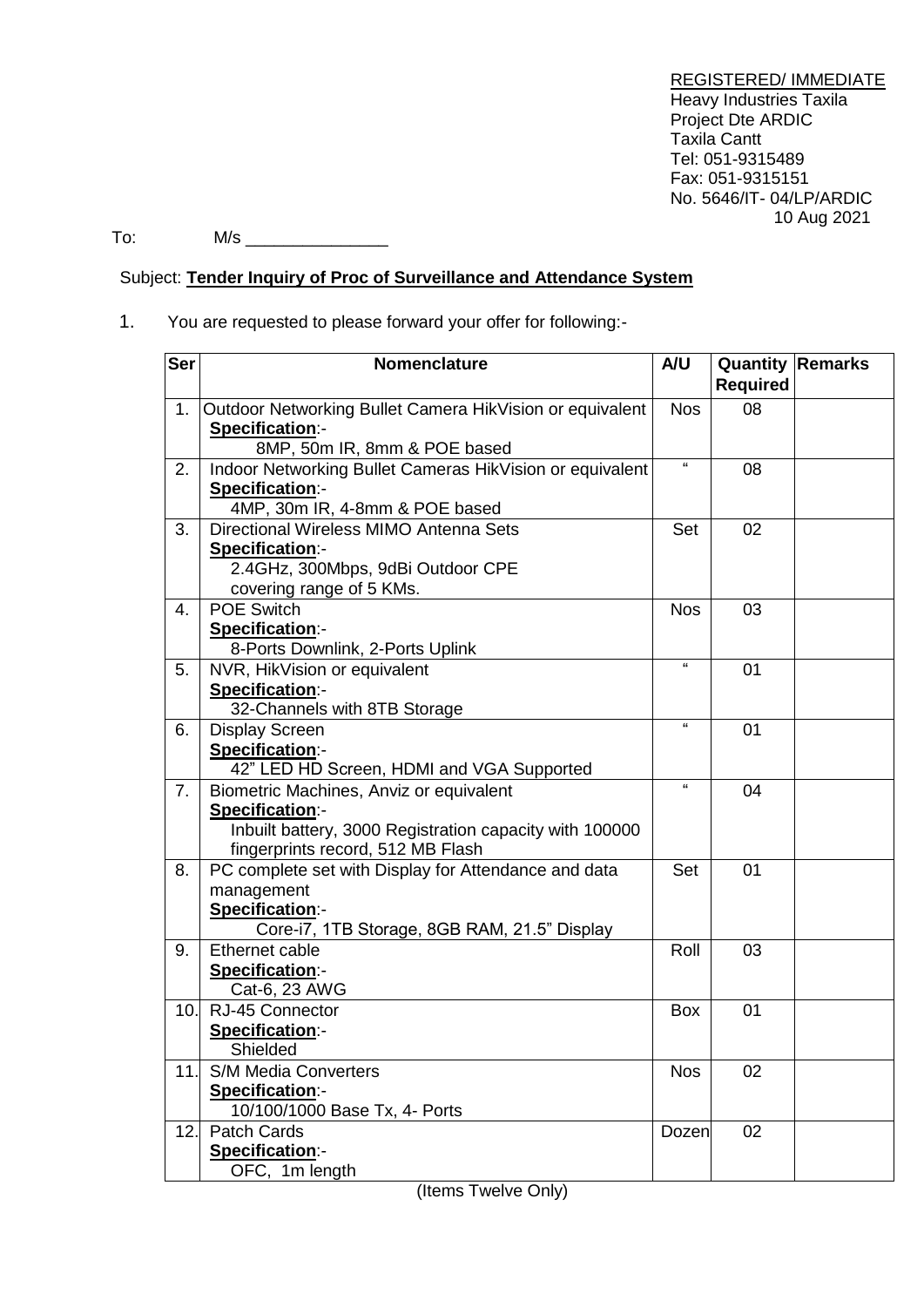## **Instructions to Bidders**

2. Rates will be quoted on **FOR Taxila Cantt** basis. Offer best competitive price while submitting your quotation.

3. Over writing and cutting of any nature in the quotation will not be accepted.

4. Part-I and Part-II quotations will be enclosed in separate sealed envelopes for each tender inquiry. For identification purpose, the words "**TECHNICAL QUOTATION PART-I WITHOUT PRICE"** and **COMMERCIAL QUOTATION (PART-II) WITH PRICE"** shall be written in BLOCK CAPITAL LETTERS on the respective sealed envelopes which will be placed in a large envelope bearing complete details of the tender as under:-

Please forward your quotation not later than **27 Aug 2021 at 10:30 hours**. The address on the envelope will be indicated as under:-

### **BID REGISTERED TENDER INQUIRY NO. 5646/IT- 04/Proc/ARDIC dated 10 Aug 2021 TO BE OPENED ON. 27 Aug 2021**

To: PROCUREMENT OFFICER ARDIC HIT TAXILA CANTT

FROM M/S\_\_\_\_\_\_\_\_\_\_\_\_\_\_\_\_\_\_\_\_\_\_\_\_ IT FOR

5. **Delivery of Tender:** The tender/bid will be enclosed in a sealed envelope which will be invariably marked with "Bid against Tender Inquiry No. **5646/IT- 04/Proc/ARDIC dated 10 Aug 2021**" and complete address. The tender if brought by hand, will be handed over to security staff on duty at **ARDIC Gate for placing the same in bid box (available at the ARDIC Gate**). The bid will not be brought by hand by any firm while visiting the office of Proc officer (ARDIC). Moreover if required endorsements are found missing, the bid will be liable for rejection.

6. The bid must be dropped in the bid box, latest by 1030 hours on **27 Aug 2021**, at ARDIC Gate. **The bid will be opened same day at 1100 hours** in the presence of the available representative of the firms in ARDIC HIT Taxila Cantt. **No bid will be entertained / considered after 1030 hours,** on the aforementioned date.

7. All papers must be signed and stamped and items not quoted / quoted must be mentioned clearly.

8. All clauses/terms mentioned in this inquiry will be considered accepted by the bidding firms, even if no reference to them is given in the respective offers.

9. **Postal order for Rs. 200/- (Rupees Two Hundred) as a tender fee, in favor of MD (ARDIC)** HIT Taxila Cantt, will invariably be enclosed with the technical offer, failing which the bid will be ignored.

10. Firms are instructed NOT to send Telex and Fax bids. Such bids/offers would not be accepted.

11. Please confirm receipt of the tender inquiry immediately and also intimate your participation or otherwise in this tender inquiry. In case any firm does not wish to bid, then it should return the tender inquiry documents at the earliest.

12. HIT reserves its right to cancel the bidding process with reason but without any obligation to justify such a reason.

13. The store is required to be delivered at Store Sec ARDIC, Taxila Cantt within 30 days from the date of signing of the contract.

14. The offered price quoted must be firm, final and inclusive of all taxes, packing, handling charges etc and delivery at HIT Taxila Cantt.

15. **Offers must remain open valid for 120 days** from the date of opening of the tender.

16. The store will be packed in standard grade, worthy of transportation by the means adopted.

17. This inquiry may not be taken as an indication of subsequent supply order and does not in any way commit HIT to purchase the items offered.

18. Warranty period will be one year from the date of issuance of CRV of the stores.

19. In case of failure to supply the stores within the stipulated periods, liquidated damages at the rate of 2% but not less than 1% of amount involved per month and maximum value not more than 10% of contracted store value or a part there-of will be levied.

# 20. **Payment Terms**

a. Payments will be made either by CMA (DP), Rawalpindi or CMA (HIT) Taxila Cantt, through cheques against pre-receipted bills (duly affixed with revenue